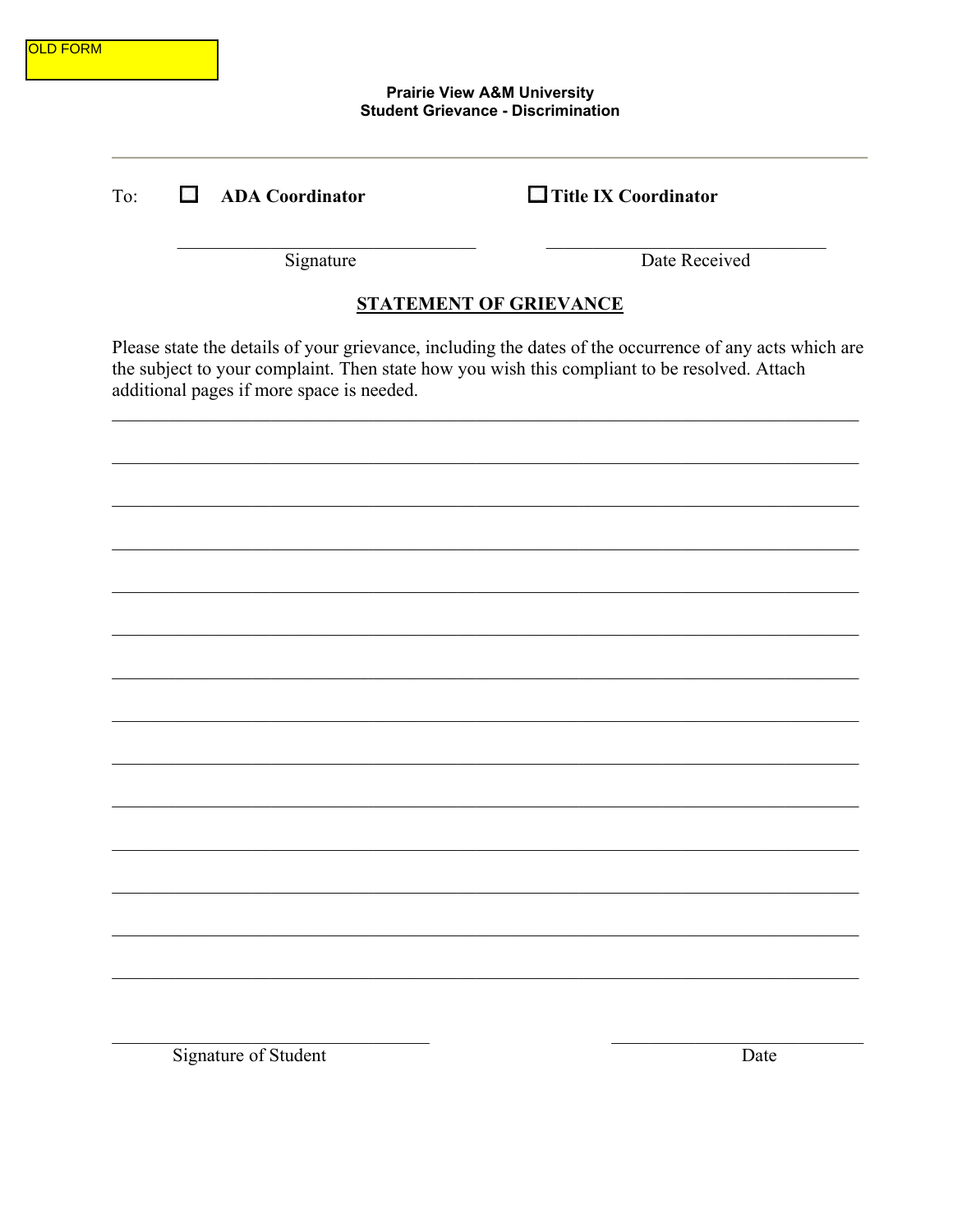# **Prairie View A&M University Office of Equal Opportunity and Affirmative Action**

# **Complaint Form**

Prairie View A&M University is committed to the prompt resolution of complaints in a manner consistent with university policies and procedures. This form is to be used to ensure that the necessary steps for reaching a resolution are completed. Please feel free to attach additional sheets of information that you feel are relevant and/or necessary. The Equal Opportunity Officer will assist you in completing this form if you wish.

| Complainant        |                                                                                        |  |  |  |
|--------------------|----------------------------------------------------------------------------------------|--|--|--|
|                    | Name:                                                                                  |  |  |  |
|                    | Student: Classification: Major: Work-Study Yes No                                      |  |  |  |
|                    | Employee: Title: Department: Supervisor:                                               |  |  |  |
|                    | Where do you prefer to be contacted? Work_____Home:_____Work Number:_____________      |  |  |  |
|                    |                                                                                        |  |  |  |
|                    |                                                                                        |  |  |  |
|                    | Were you discriminated against with regard to your rights in:                          |  |  |  |
|                    |                                                                                        |  |  |  |
|                    | Were you discriminated against because of your:                                        |  |  |  |
|                    | Race: Color: Color: National Origin: Age: Age:                                         |  |  |  |
|                    |                                                                                        |  |  |  |
|                    | Religion: Sex (Gender): Disability: Veteran Status:                                    |  |  |  |
|                    |                                                                                        |  |  |  |
| Sexual Harassment: |                                                                                        |  |  |  |
|                    | <b>Who discriminated against you?</b> (The individual(s) who the complaint is against) |  |  |  |
|                    |                                                                                        |  |  |  |
|                    |                                                                                        |  |  |  |
|                    | Work Number: ___________________________Home Number: ___________________________       |  |  |  |
|                    |                                                                                        |  |  |  |
|                    |                                                                                        |  |  |  |
|                    |                                                                                        |  |  |  |
|                    | When? (Time Limit is within last 30 days)                                              |  |  |  |
|                    | Date first incident took place: Date of most recent incident:                          |  |  |  |
|                    |                                                                                        |  |  |  |
| <b>Where?</b>      |                                                                                        |  |  |  |
|                    |                                                                                        |  |  |  |
|                    |                                                                                        |  |  |  |
|                    |                                                                                        |  |  |  |

Witnesses: List any witnesses to the incidents. This is not a requirement for a complaint to be investigated, but could help substantiate your complaint. Add extra pages, if necessary. On a second sheet, please explain what you think each witness will be able to tell us.)

| <b>Name</b> | <b>Job Title</b> | Telephone No. @ Work |
|-------------|------------------|----------------------|
|             |                  |                      |
|             |                  |                      |
|             |                  |                      |